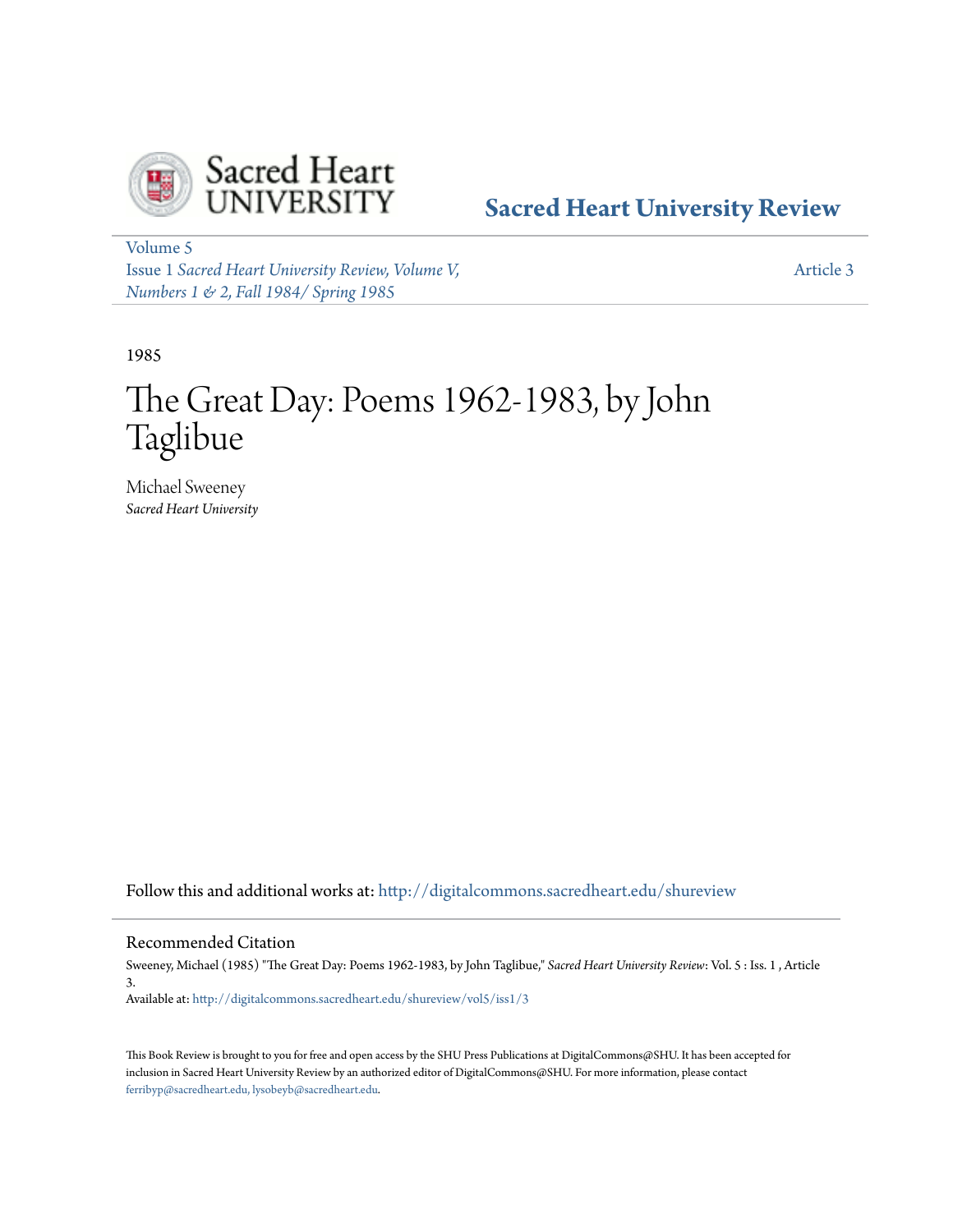# MICHAEL SWEENEY 49

John Tagliabue, *The Great Day: Poems 1962-1983.* Plainfield, Indiana: Alembic Press, 1984. 156 pp. \$14 hard cover; \$7 paperback.

Review by Michael Sweeney

Though the vast majority of the poems in John Tagliabue's *The Great Day* are irrepressibly joyous in mood, his satiric "Chi ha scorpeto 1'America?" comes as close as any to capturing the poet's sensibility:

I find these lines among Tagliabue's most hard-edged and winning: in them we see his scorn for what he views as fashionable poses of despair (in his Introduction he speaks of "those vacuous Pinter characters" staging their emptiness) as well as what John Ciardi describes as his daring "to exult in the simplicity of first things," and his "compulsive talent to make them new." Indeed, when reading *The Great Day* one is immediately aware of the great influence Whitman has had on the poet; for that reason, even though Tagliabue's work is both learned and allusive, it is overall very accessible. Because he embraces so much of Whitman's generosity of spirit and openness of form, because he is, like the "Walt Whitman" of *Leaves of Grass,* "on the streets  $\ldots$  forever walking / in search of the newness of the poem that is in any person" ("I want to know who you are, New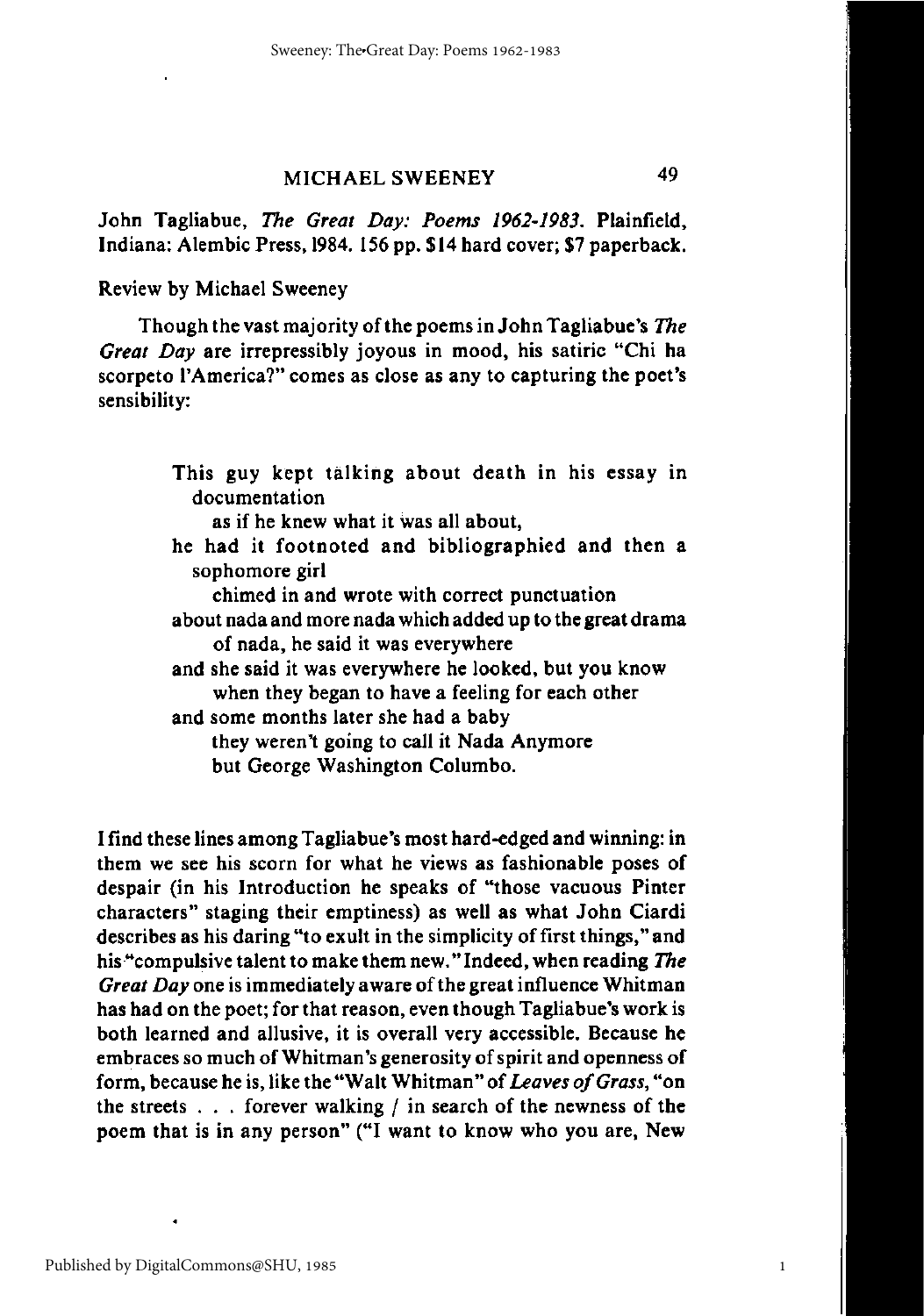#### 50 SACRED HEART UNIVERSITY REVIEW

Poet"), Tagliabue may even convince dour existentialists that if they look hard enough, anything — or even "nothing" — will yield some sustenance, a new beginning.

In this generous selection, which represents over twenty years of the poet's work, we can trace Tagliabue rendering the surprise and newness of things great and small, examining subjects private and public. There are a number of poems in sequence: on the Apollo moon landing, on the suicide of a Bates College colleague during the late 1960s turbulence on and off campus, even on vegetables. Of these, his "Sequence: Poems in Praise of My Father" is particularly affecting. Winding backwards and forwards in time, from the ambulance racing the poet's father to the hospital for the last time, to the ship carrying the family from Italy to New York; from the poet as a boy being swung to the edge of the sea spray by his father on a vacation in Maine, to his watering the grass at the edge of his father's restaurant in New Jersey (the last lines of which are cired below), these poems have a quiet, cumulative power. Engaging honestly in sentiment, they avoid sentimentality; when the poet recalls that

> later on I would read and celebrate Whitman; now I was content and generous and cavorting and your Eternal Assistant sprinkling the living land and its dreams and skies

he is entirely disarming, pointing us toward thoughts that lie indeed too deep for tears.

There is a profusion of such vibrant, fertile imagery in *The Great Day.* Tagliabue, furthermore, shows a puckish curiosity in the interrelationships between words. Though occasionally Tagliabue's word play is distracting ("the scent of the rose is sent to us when necessary") and at times borders on the frivolous ("the vine divine," and "lettuce does not let us alone"from his vegetable sequence, to me the slightest poems in the volume), in many cases the apparently casual insertion of a word will reverberate throughout a poem,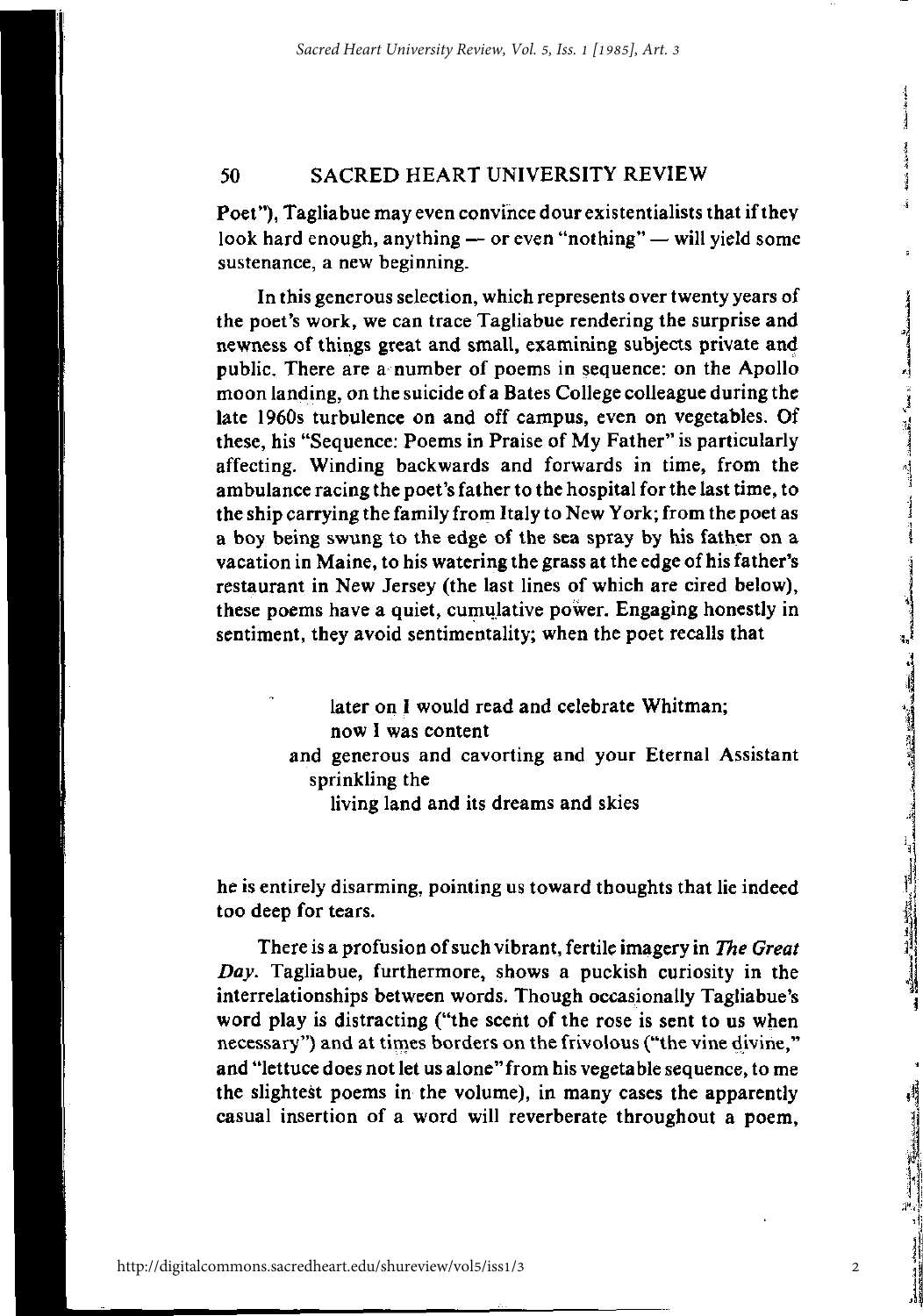# MICHAEL SWEENEY 51

sending an almost electrical charge through his lines and peeling off successive layers of meaning. For example, in the last stanza of "The Gracious Heroine Helps the Dance become Free"

> Romeo on the balcony, The green winged Gabriel by the rose; I am beckoned by your Courtesy

"courtesy" demands to be taken on many levels: as politeness, generosity, acquiescence, and, in its root sense, as a curtsey  $-$  in a poem that begins "To choose / one word or choose another word," all of these meanings extend the poem's range. Similarly, when we realize that "sumptuous," in the lines "We come to Sumptuous thoughts, Brahms, Wallace Stevens / Connoisseur of Symphonies and Splendors" ("She comes with her arms full of lilacs and fugues proceed"), is to be taken as meaning both "luxurously fine, splendid, superb" and "entailing great expense, as from fine craftsmanship," we can see how it ties together the separate themes of Eden, the Eternal Now, summer, and the ceremony of Commencement (for Bates students and for everyone) that have been twining their way around the specific poem. As Tagliabue writes in his Introduction, whether a poem comes alive or not "all depends on the context, how one color or word is *related* to another color or word . . . all this comes out *. . . in the phrasing* in the one long sentence that amounts to the precise and ineffable poem." Technically, the best of Tagliabue's work has a seamless quality to it, and for all of the Whitmanic overtones, the "I" does not intrude upon the emotion or situation or idea that is the stimulus for the individual poem.

In fact, the poems in the latter part of the volume especially, while never losing their distinct voice, bring such intense scrutiny on their subjects that the poet's presence nearly dissolves, leaving us with the work itself, whose effect Ciardi likens to "common daylight corruscating through a prism." Continually gazing at the cosmos, Tagliabue feels that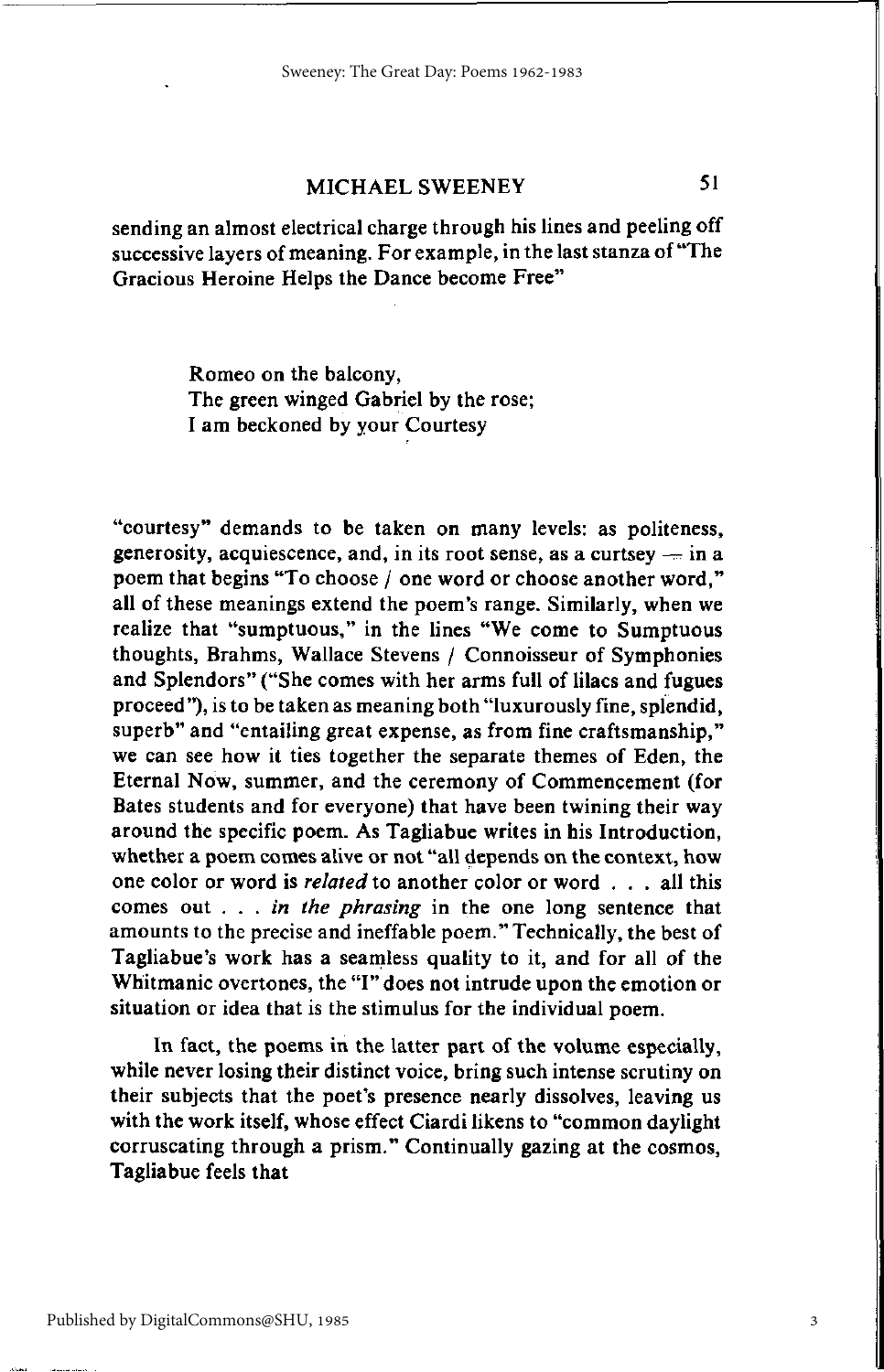#### 52 SACRED HEART UNIVERSITY REVIEW

there is more to find, and we fragile universe show up as we can; it is this hinter land, this transition land of hints and ever renewed tokens of taste and instinct that acknowledges the tale of the comet or the migrations of salmon or the repeated annual moon instructed manual of the gigantic turtles; another god is deposited on the sand, and when it speaks to the ear of the muse of the poem centuries before it is written it says this is not all, this is not all, this is not the end. ("Under the brim of my shaking straw hat")

Such lines succeed, according to X.J. Kennedy, in capturing "the exactness and fine sensibility of Oriental poetry." Contemplative in the best sense, these images take hold: because they are so precisely rendered, they are infinitely suggestive.

In a writer whose individual poems all form part of the one great book he is writing, it may be unfair to single out individual poems for praise, but in addition to those I've cited some particular favorites of mine are "America Complicated With Integrity: Homage to Muriel" and "The Separation of the Divine Body." The first is a moving tribute "where in the glare of this machine place / with the ferocity of blandness, pollution, steel, trains and cars" Tagliabue urges us to "look at Muriel Rukeyser," whose poems are a counterweight to the despairing songs of Kafka, Hart Crane, and John Berryman (whose "385 dream songs are pieces of ice" in the gray water where he, like Crane before him, ended his life). Ours may be a dark age, but Rukeyser's poems "have collected our hope and power, to walk with / her and them makes us see bold incorrigible / indivisable Whitman ahead." (The last line break is a masterful stroke.) The second poem named above, which deals with Tagliabue's hilarious adventure with a white moccasin snake "poisonous they say as all get out" and some equally venomous Florida matrons, gives us the poet at the top of his playful, satiric form. To me it suffers only in comparison with D.H. Lawrence's "Snake," which it resembles in subject matter and theme. In "Snake" it is the poet himself who drives away the creature, denying all of its dark, vital energy; only after the deed is done does

4